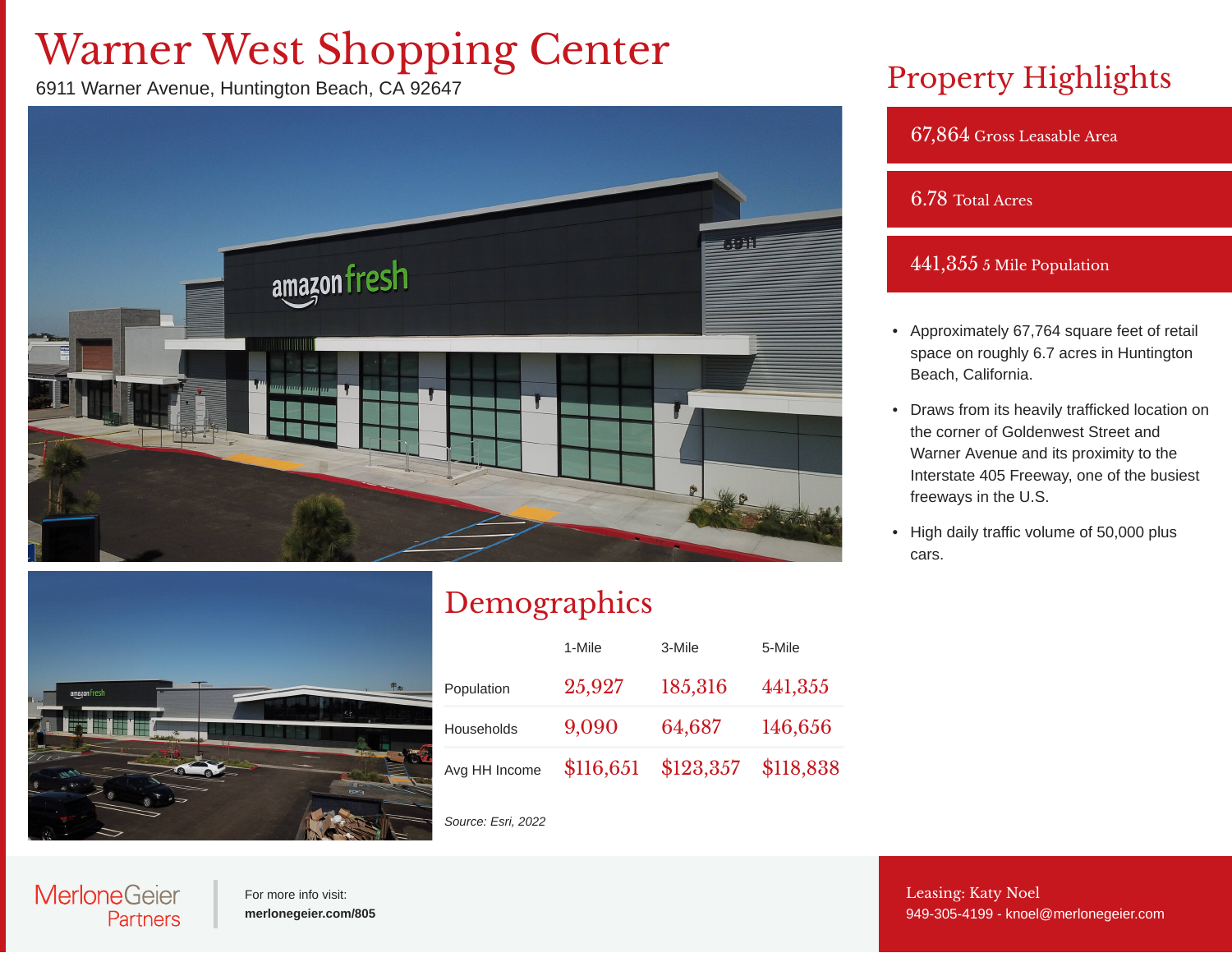# Warner West Shopping Center

6911 Warner Avenue, Huntington Beach, CA 92647



#### **MerloneGeier** Partners

For more info visit: **[merlonegeier.com/805](http://merlonegeier.com/805)** Leasing: Katy Noel [949-305-4199](tel:949-305-4199)- [knoel@merlonegeier.com](mailto:knoel@merlonegeier.com)